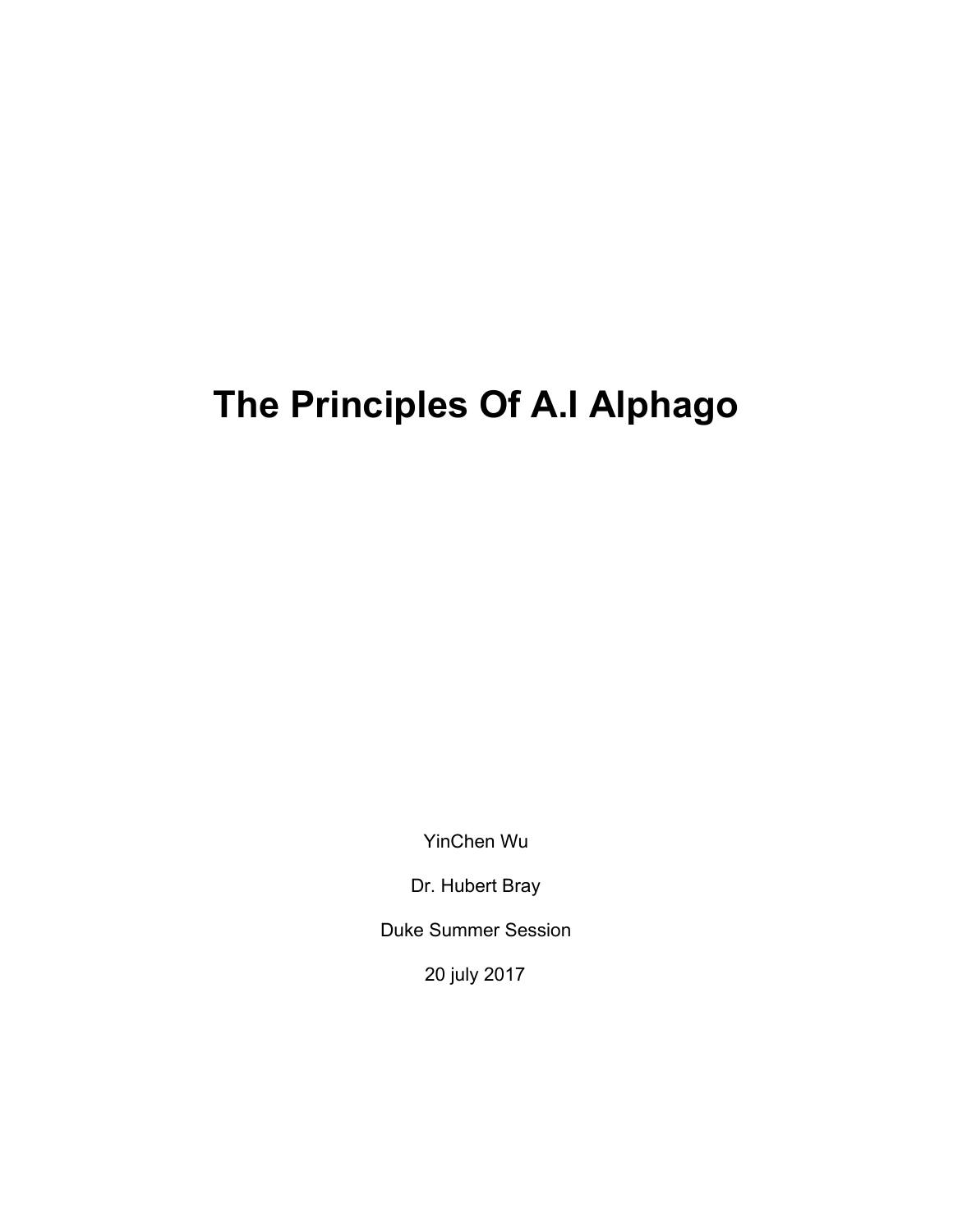#### **Introduction**

Go, a traditional Chinese board game, is a remarkable work of art which has been invented for more than 2500 years. With the blending of the chess pieces in the checkerboard, also comes the spark of the wisdom, the profoundness, and the special sensitivity of art. In the past, I believed that this talent of playing Go is exclusively owned by humans, that only we have the intuition and the sensitivity to touch the soul of Go. However, on 27 May 2017, the artificial intelligence, called "Alphago", has successfully won all three games against Ke Jie, who has been ranked 1st among all human players worldwide since late 2014<sup>1</sup>. Does the success of the Alphago mean that the techniques of A.I has already been well developed that the machine is now able to overpower humans even in the fields like Go where the intuition plays a great role? There is no answer unless we take a deep look at how the Alphago operates. Therefore, let's try to comprehend the principles and concepts of the Alphago in this paper.

#### **What is Go**

Before we begin to investigate the abstract principles underneath the Alphago, we first need to understand the rules of Go. The game of Go usually starts with an empty board. Two players have unlimited supply of pieces (called stone) and each turn put one stone on the board. The winner is decided by whose stones have surrounded the bigger territories, and if a stone is completely surrounded by opponent's stones, the opponent can capture the stone. The stone has to be put on the intersection of lines

<sup>&</sup>lt;sup>1</sup> Source from Wikipedia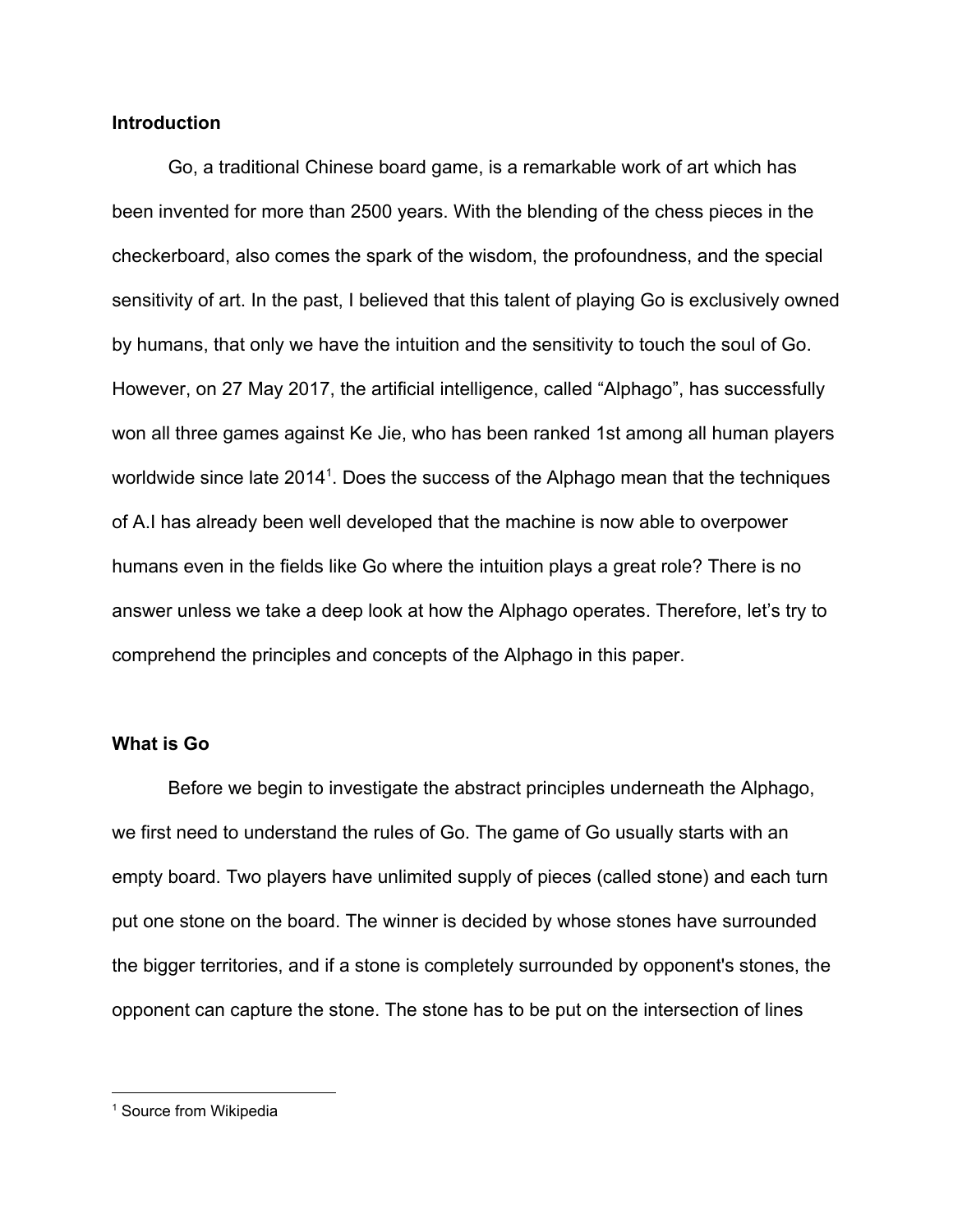rather than on the squares.<sup>2</sup> Below are two games from the game of Go. You can see that the board is formed by 19x19 lines and the stones are only put on the intersections of lines.



from wiki

Although the rules of Go are much simpler than other board games, it is extremely hard and time-consuming. Usually, it takes an adult 2 months to be familiar with the game and 1-2 years to get the rank of 1 dan. Take an example of me. I studied the game of Go from 1st grade to 5th grade in the elementary school, but only got the rank of 3 dan in the end. Here are some pictures to help you get the better sense how hard Go is.

| Ranking System in Kendo |                         |                    |                |                                        |           |
|-------------------------|-------------------------|--------------------|----------------|----------------------------------------|-----------|
| Unranked                | New students            |                    |                | IKKF KYU / DAN LEVEL STRUCTURE         |           |
| <b>Kyu Grades</b>       |                         | Kyu/Dan Level      | Belt           | <b>Belt Designation</b>                |           |
| 6th Kyu                 |                         | 10th Kvu           | White          | White Belt - plain                     |           |
| 5th Kyu                 |                         | 9th Kvu            | White          | White Belt - 1 green stripe            |           |
|                         |                         | 8th Kyu            | White          | White Belt - 2 green stripes           |           |
| 4th Kyu                 | Begin bogu practice     | 7th Kyu            | White          | White Belt - 3 green stripes or        |           |
| 3rd Kyu                 |                         |                    |                | Yellow Belt                            |           |
| 2nd Kyu                 |                         | 6th Kyu            | Green          | Green Belt - 1 brown stripe            |           |
|                         |                         | 5th Kyu            | Green          | Green Belt - 2 brown stripes           |           |
| 1st Kyu                 | $\sim$ 1 year (minimum) | 4th Kyu            | Green          | Green Belt - 3 brown stripes           |           |
| Dan Level               |                         | 3rd Kyu            | Brown          | Brown Belt - 1 black stripe            |           |
| 1st Dan                 |                         | 2nd Kyu            | <b>Brown</b>   | Brown Belt - 2 black stripes           |           |
|                         | Beginner phase          | 1st Kyu            | Brown          | Brown Belt - 3 black stripes           |           |
| 2nd Dan                 |                         | 1st Dan            | Black          | <b>Black Belt</b>                      |           |
| 3rd Dan                 |                         | 2nd Dan            | <b>Black</b>   | <b>Black Belt</b>                      |           |
|                         |                         | 3rd Dan            | Black          | <b>Black Belt</b>                      |           |
| 4th Dan                 | Intermediate phase      | 4th Dan            | Black<br>Black | <b>Black Belt</b><br><b>Black Belt</b> |           |
| 5th Dan                 | Sensei, $\sim$ 15 years | 5th Dan<br>6th Dan | Black          | <b>Black Belt</b>                      |           |
|                         |                         | 7th Dan            | Black          | Black Belt or Red & White Belt         |           |
| 6th Dan                 |                         | 8th Dan            | Black          | Black Belt or Red & White Belt         |           |
| 7th Dan                 | Advanced phase          | 9th Dan            | Black          | Black Belt or Red Belt                 |           |
|                         |                         | 10th Dan           | Black          | Black Belt or Red Belt                 |           |
| 8th Dan                 |                         |                    |                |                                        | from wiki |

<sup>2</sup> Information referenced from britgo.org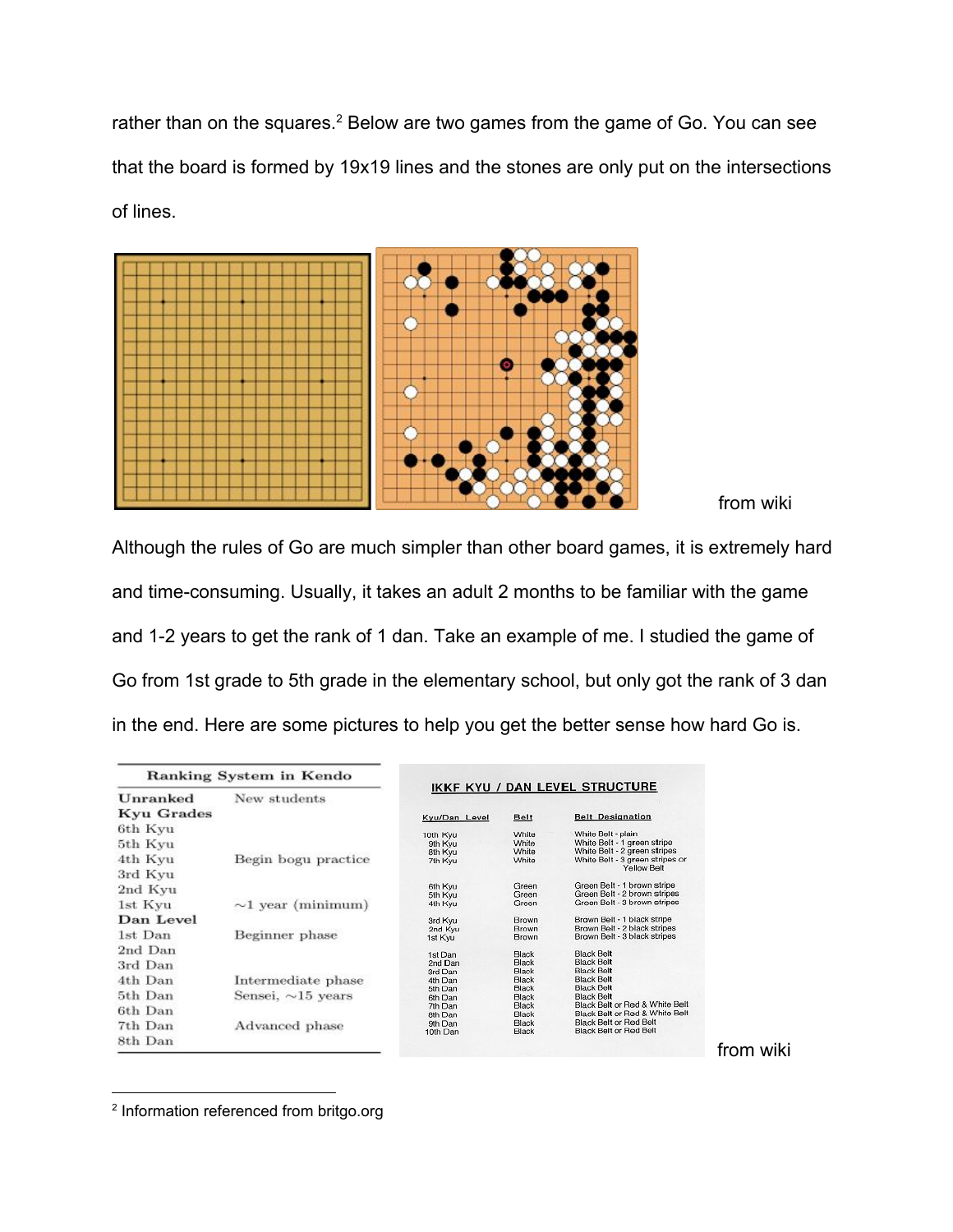The difficulty of Go is not only attributed to the simpleness of the rules of Go that players can play whatever ways they want, but also can be ascribed to the infinite possibilities of the game. In the game of Go, a player each turn is generally faced with a choice of a greater number of possible moves compared to chess(about 250 in Go vs. 35 in chess). Therefore, the total number of possible games of Go is estimated at 10 to the power of 761, compared to the 10 to the 120 for chess.  $3$  This is also a reason why it is extremely difficult for A.I to beat human in the field of Go. If A.I wants to play well in Go, it needs to calculate all the possible outcomes of the game and pick the best action that minimizes the worst possible cases it may suffer, which is a tremendous burden for the calculator to calculate. Even though in the game of chess, the A.I designer still has paid a lot of attention to reduce the amount of calculation for calculator. For example, in the deep blue<sup>4</sup>, the calculator only requires to search the possible outcomes in the depth of six moves, and then using an evaluation function to compare which move is the best one. By only searching to six moves and replacing the outcomes with a single value summarizing, Deep Blue successfully minimized the algorithm. Now if Alphago wants to beat human, it definitely cannot use the traditional way of calculating all the possibilities, it should try something new.

Below is an example of all the possible games in the Tic-Tac-Toe. You can see for a game simple as Tic-Tac-Toe, there are only a few possibilities and therefore really easy for A.I to play.

<sup>3</sup> Information from wikipedia

<sup>4</sup> The A.I that beats Kasparov in chess in 1997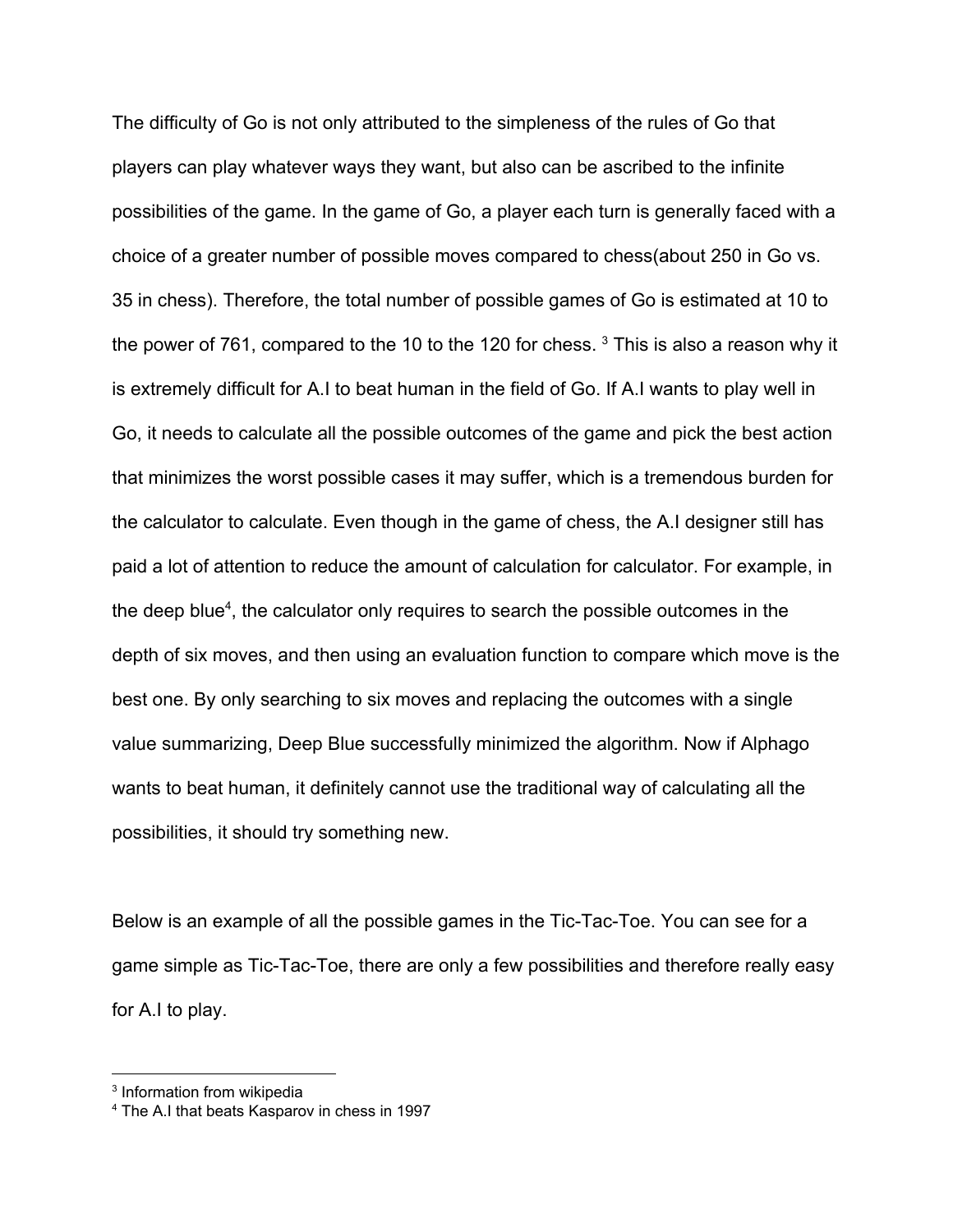

# **Artificial Neural Network**

One of the techniques that Alphago applies to play Go is the "Artificial Neural Network". In fact, Alphago does not directly use the technique of the ANN, but uses a way that's developed from the ANN. In the ANN, the "neurons" is for gathering the inputs or data to summarize( or weight) them(like the dendrites in the brain), and then transferring those inputs to outputs through the activation functions(like the axons in the brain). There are two pictures of the real neurons and the neurons in the ANN.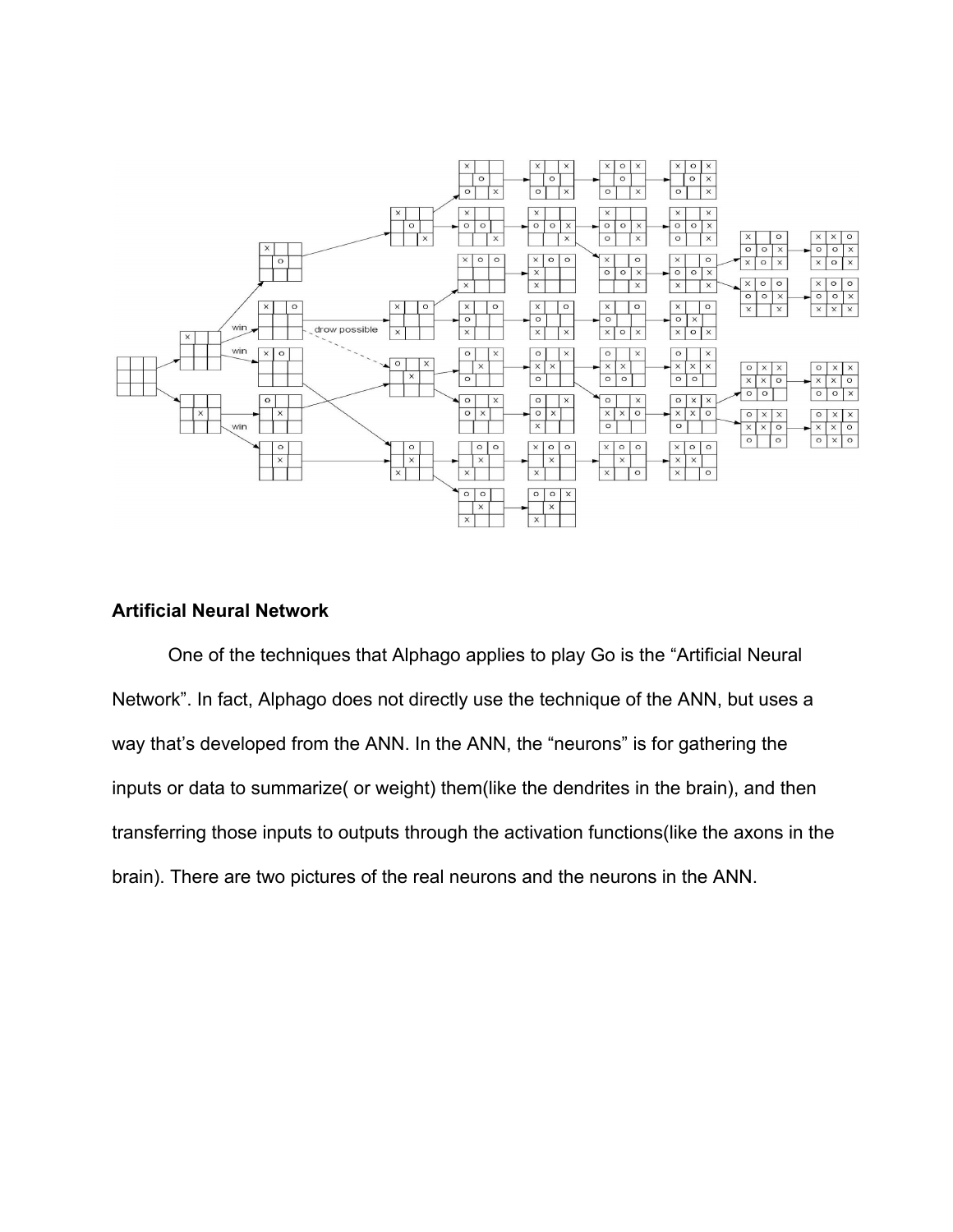



Source both from Wikipedia

And the effect of the Artificial Neural network is connecting those neurons. There are the input node layer, the output node layer, and the hidden layer which is used to increase the complexity of the neurons to simulate the more complex functions.

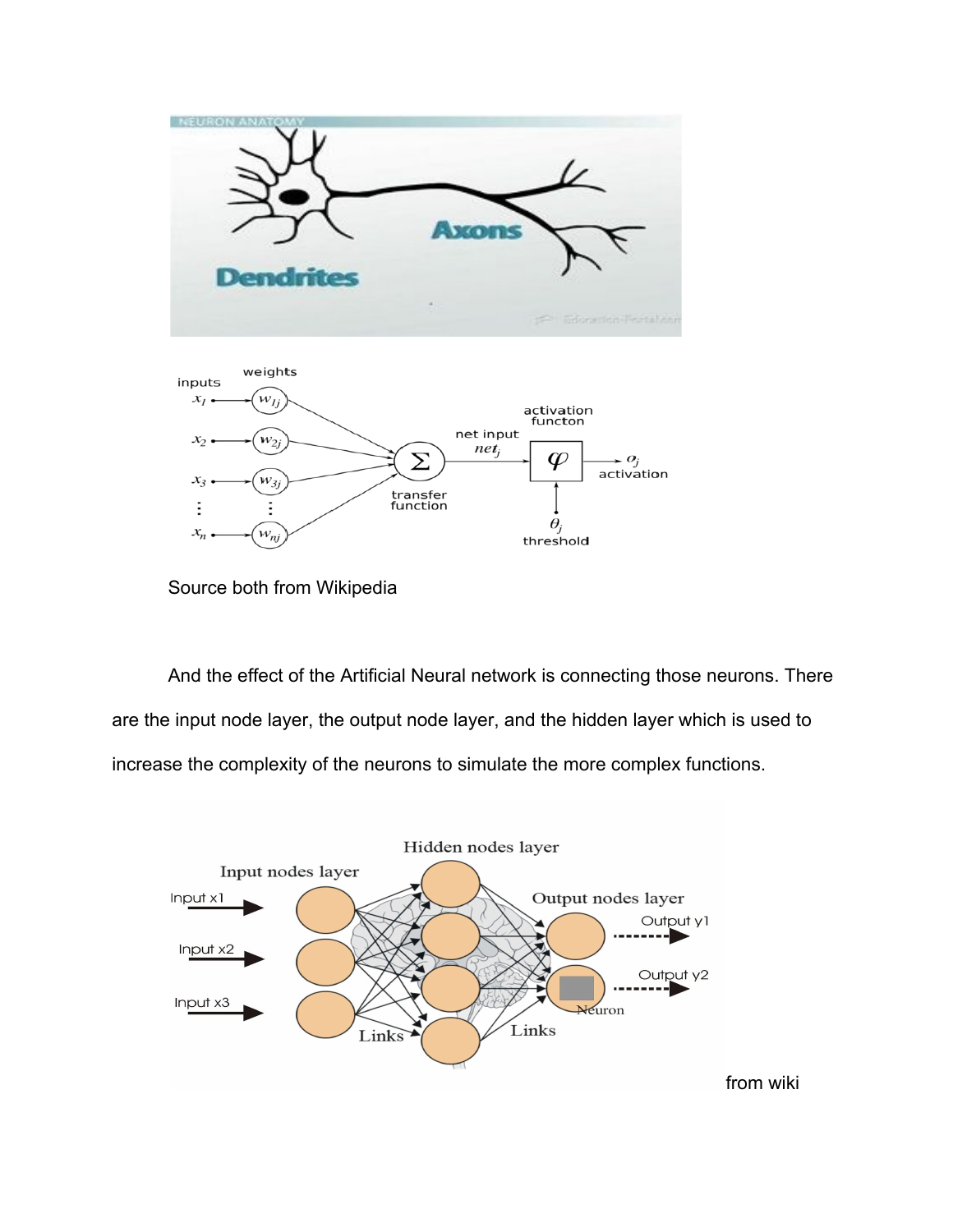In the base of Artificial Neural Network, people soon develop a technique called "Convolutional Neural Network"<sup>5</sup>, which is also the one that the Alphago has used though this network is generally used to the image identification. Now imagine you want to put an image of 100x100 data in the Artificial Neural Network, if the number of neurons in the hidden node layer is equal to the neurons in the input node layer, you need to calculate a weighting<sup> $6$ </sup> of 10^8, which is an immensely enormous number. Here the Convolutional Neural comes up with two crucial ideas.

The first is to just connect the data with the adjacent data to decrease the amount of calculation to the links between neurons. For example, if a neuron only requires to build up links with the adjacent 10\*10 data, for an image of 100x100 data, what we need to calculate is merely  $100*100*(10*10) = 10<sup>0</sup>6$ .

Another idea is using the convolution. As the picture shows, here we use many 3x3 kernels transfer the input of 5x5 image to an output of 3x3 convolved feature. The kernel is a feature, or a 3x3 matrix if you wanna see it as. In the network, the kernels gradually convolute around the input data, starting from the 3x3 square with the center at 40, then the square center 42, and then 46, until the last square with center at 58.



<sup>5</sup>According to Wiki, "a **convolutional neural network** is a class of deep, feed-forward artificial neural network that have successfully been applied to analyzing visual imagery"

<sup>&</sup>lt;sup>6</sup> Weight here means the strength or amplitude of a connection between two nodes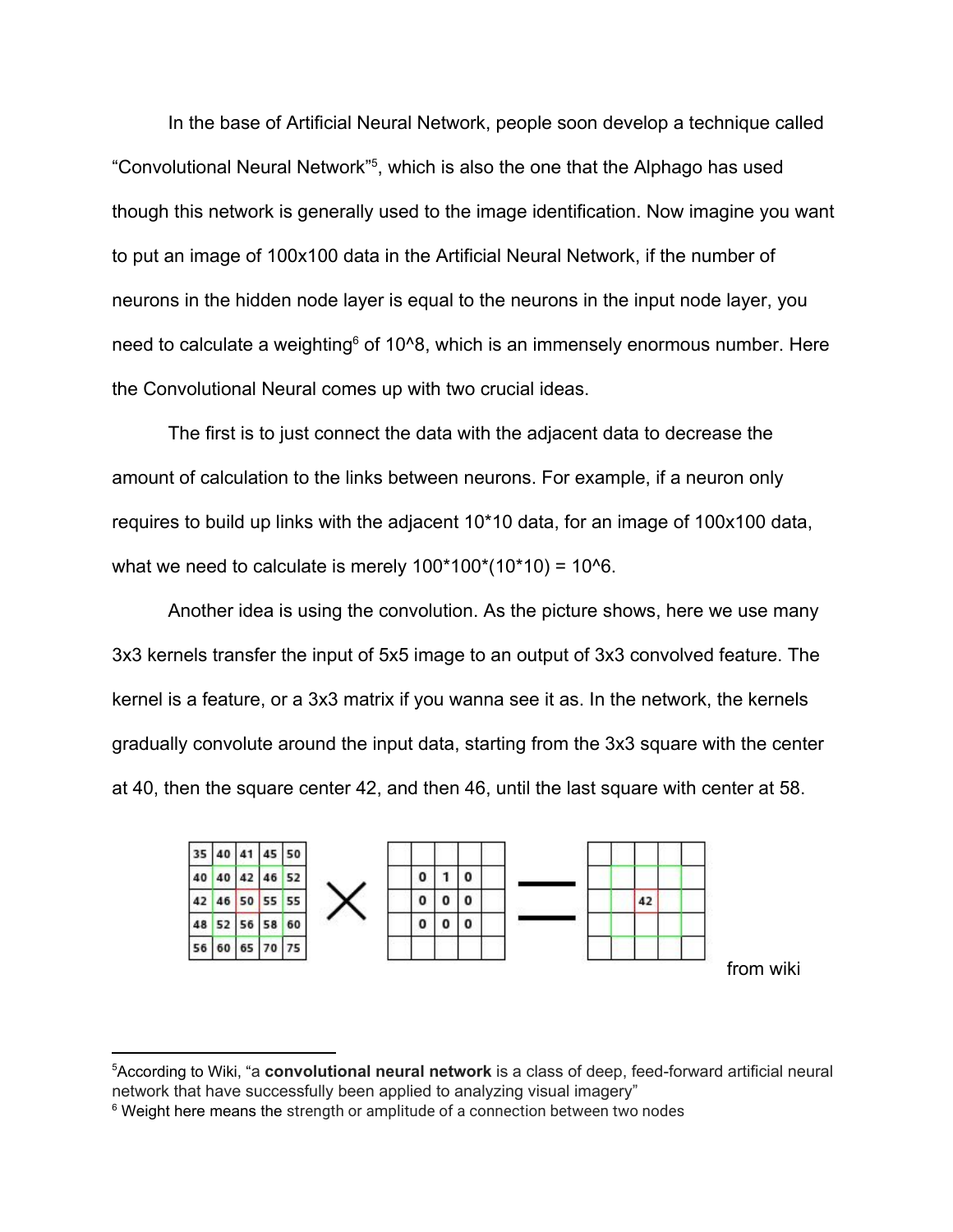At last, a 3x3 convolved picture is formed(the green square on the left). Each kernel represents a typical feature, and the convolved picture is actually the original picture when highlighting a certain feature. In a Convolutional Neural Network, there are many different kernels to capture different features. Below is a picture using different kernels, or filters someone may call, to capture different features in an image of a dog.



source from zhi hu

However, if the network of the Convolutional Neural Network is exceedingly complex which may have tons of hidden layers and kernels, while the inputs are relatively small, it may cause the overfitting. Therefore, people then introduced the concepts of pooling or subsampling in another word, to highlight the feature in a certain square by summarizing all the data in this certain square. Here is a picture for the pooling.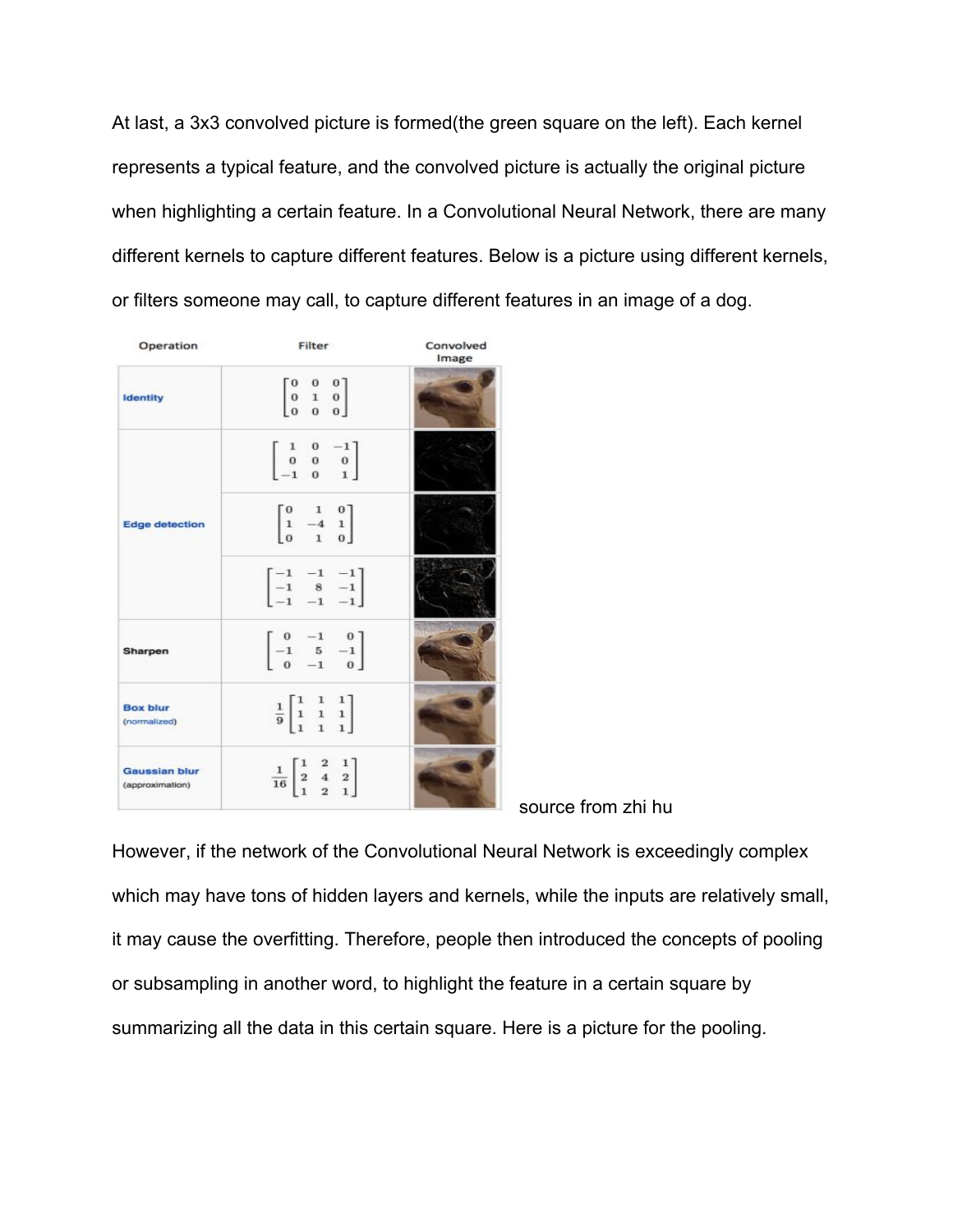





Generally, the image identification just uses the combination of both convolution and pooling. Below is right the procedure of the image identification.



source from wiki

In the past, if we wanna let computer itself to distinguish different pictures, we need to first find the feature of the picture ourselves to give the neural network to study. However, with the Convolutional Neural Network, we can just directly give a bunch of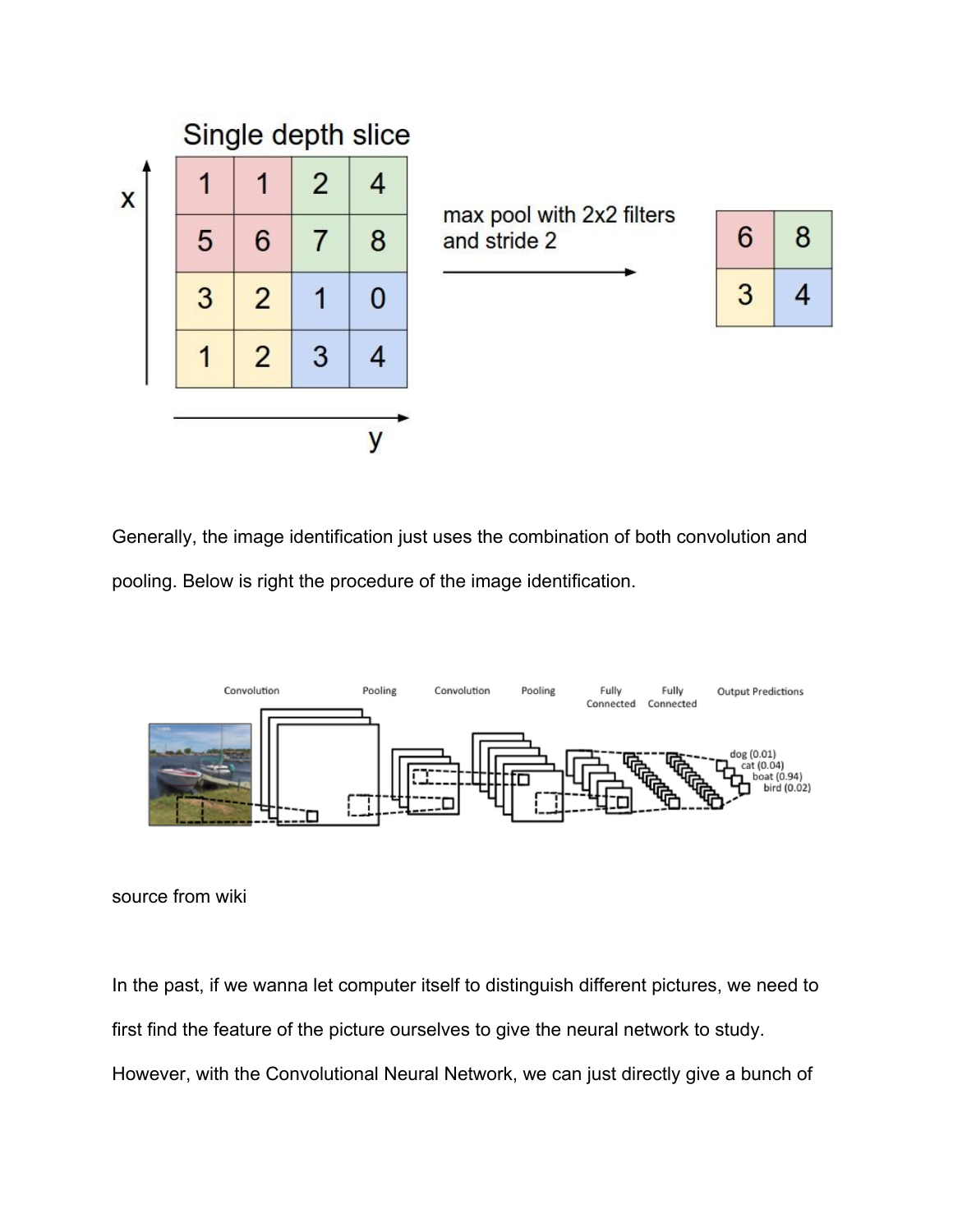data to the neural network, and through the filters(kernels) the neural network can find the features itself. The more the kernels the Convolutional Neural Network has, the more advanced and abstract the feature can be. Therefore, with this technique, we don't need to practice the neural network, giving them the feature to distinguish between cars and trucks. What we need to do is merely giving it numerous images of cars and trucks, and it can find the abstract definition of cars or trucks itself.



Source from wiki

Until now, do you find that the image identification by Convolutional Neural Network is extremely similar to the game of Go? Go, like a 19x19 image, is a 19x19 square, and its rules are also not as exactly clear as chess, requiring certain intuition to play. Therefore, by the way of Convolutional Neural Network, the A.I designer doesn't need to teach Alphago the rules of Go, but gives the Alphago numerous Go games played by players and the results of those games, the Alphago itself can find the abstract concepts and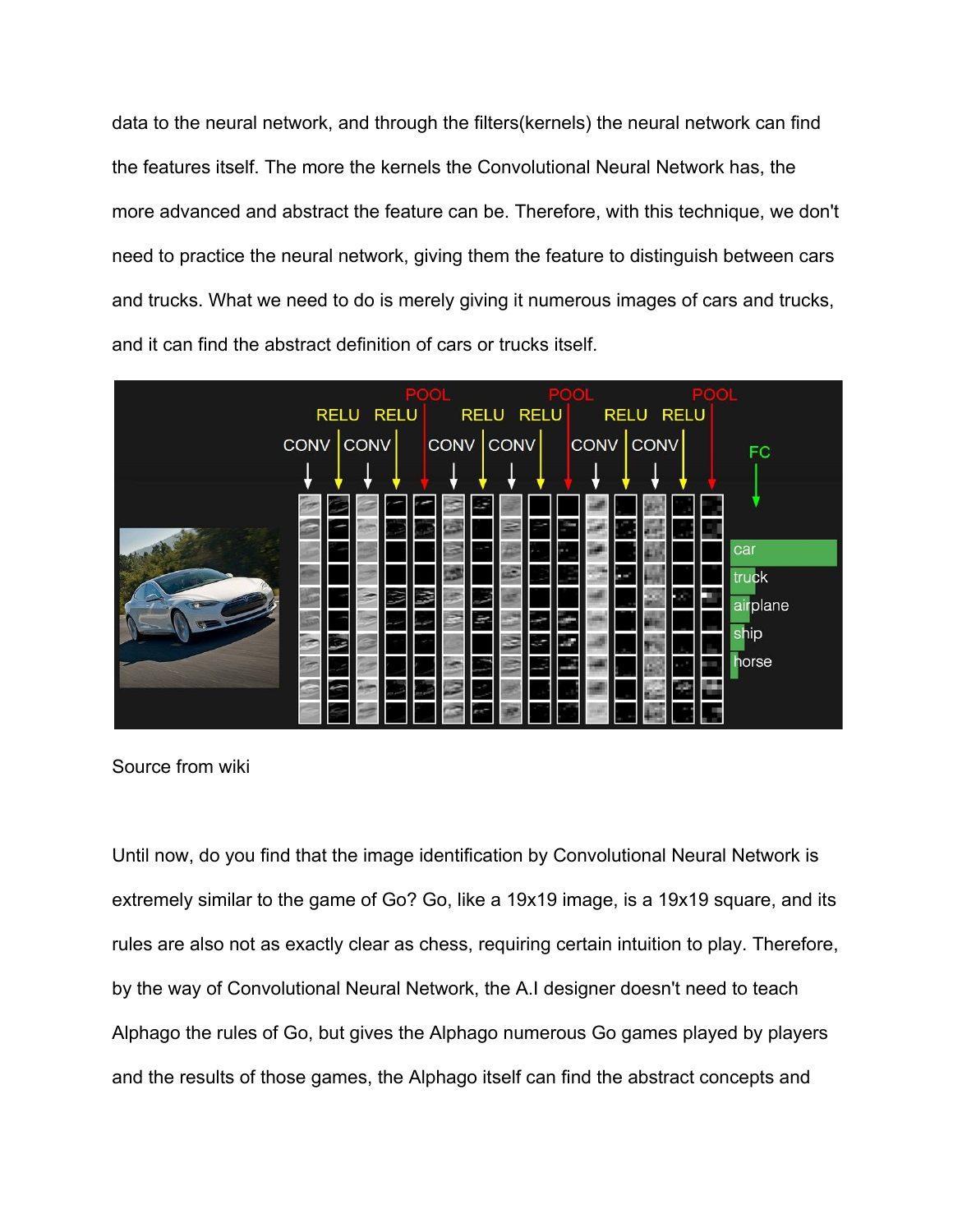logics of Go through the bunch of games. Below is a picture analyzing a game of Go using the Convolutional Neural Network.



### **Alphago**

Similar to Deep Blue, which primarily relies on the brute-force approach and the evaluation function, Alphago also has applied two techniques: The Convolutional Network as I mentioned before, and a tree search procedure. The Convolutional Network plays a role like the evaluation function, but the Convolutional network is learned by A.I itself and not created by designers. The tree search procedure can be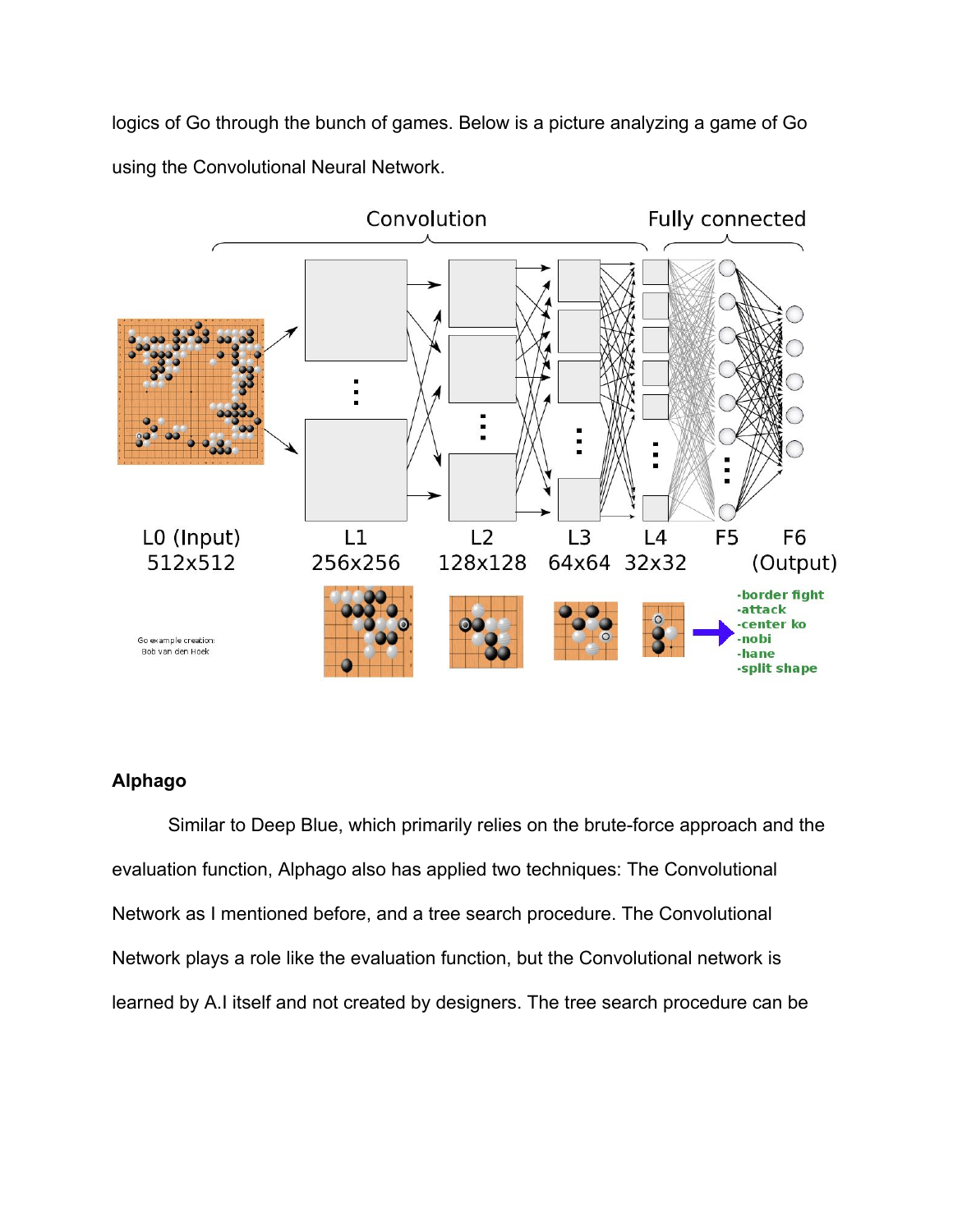considered as the reflection in the gameplay, whereas the Convolutional Network acts as the intuition.

Alphago possesses with three convolutional networks, of two different kinds: the policy network and the value network. Both networks are basically similar to the convolutional networks used to image identification, with the only difference that the input is rather the coordinates of the stones put on the board.



The policy network is used to predict where the opponent will put the stone. Designers have input countless game positions played by the professional players into the policy network, enlarging the database so that the network can predict the most possible position of next move. However, predicting human moves is not what Alphago is supposed to do. Rather, what Alphago should do is optimize the chance to win. Therefore, the designers then developed a method called "Deep Reinforcement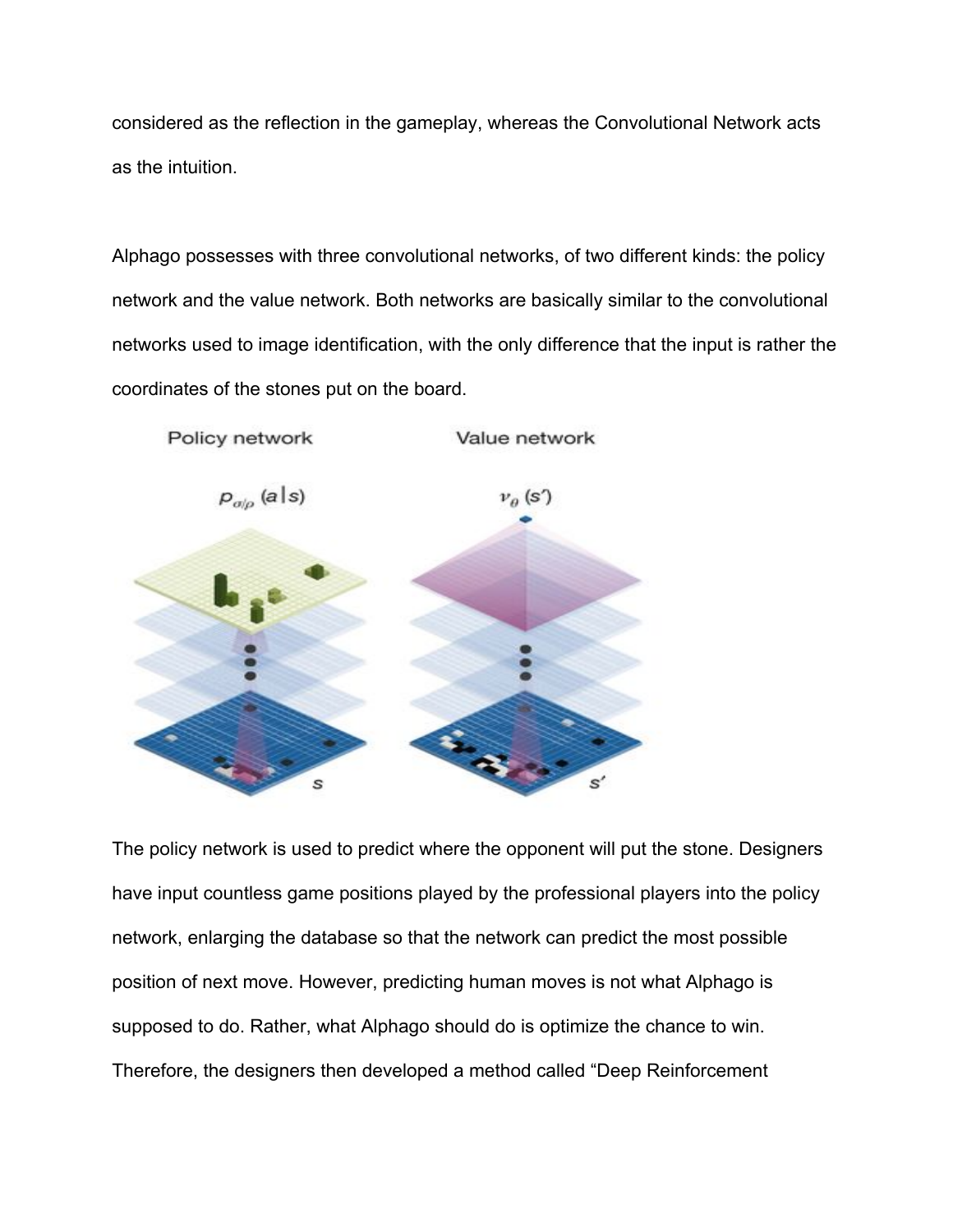Learning" to improve the policy network. A fundamental policy network is created on the basis of part of the total game positions(about half of the all thirty millions different games played by players), fighting against a complete policy network build according to all the game positions(or game records). In the process of self-fighting, the fundamental policy network can soon be familiar with the possibilities where the complete policy network may put the stone, and there create the new database on the basis of that. After creating the new database, the fundamental policy network has been improved, and therefore can help the complete policy network built another newer database. And it forms a circle, gradually enhancing Alphago's ability to find which move is most likely to win.



The value network estimates the value of each move, given the current state of game. The input here is the whole board of the game, while the output is the possibility of winning for each move. Like the policy network, the value network is also provided with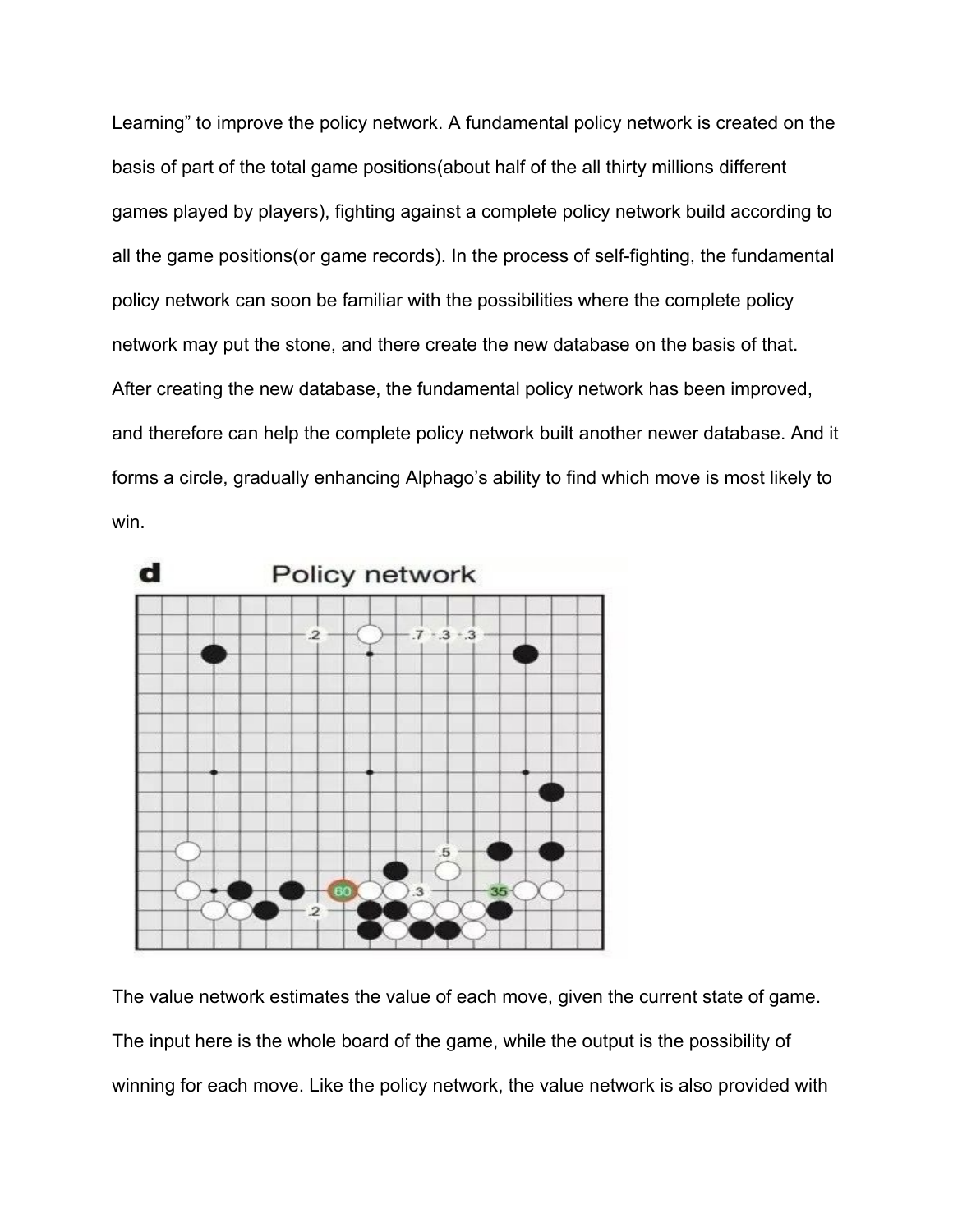an overwhelming amount of games played by professional players. According to those data of games, Alphago can build up a sense to evaluate the chance to win of each move. However, we cannot assure that those games played by professional players are all completely accurate. For example, a professional player put a stone in one place is not because he thinks putting there is the most correct choice, but he knew that his opponent is a cautious person that he can take advantage of it by putting the stone there. And the case like that is really common in the matches of Go, though many people just are not aware of it. For this problem, designers set up two Alphago to fight against each other. Because they are both A.I, and their skills of Go are equal, the cases like that certainly would not happen. Therefore, through that Alphago can soon build up the correct database of evaluation on the basis of the outcomes played by two Alphago.



Value network

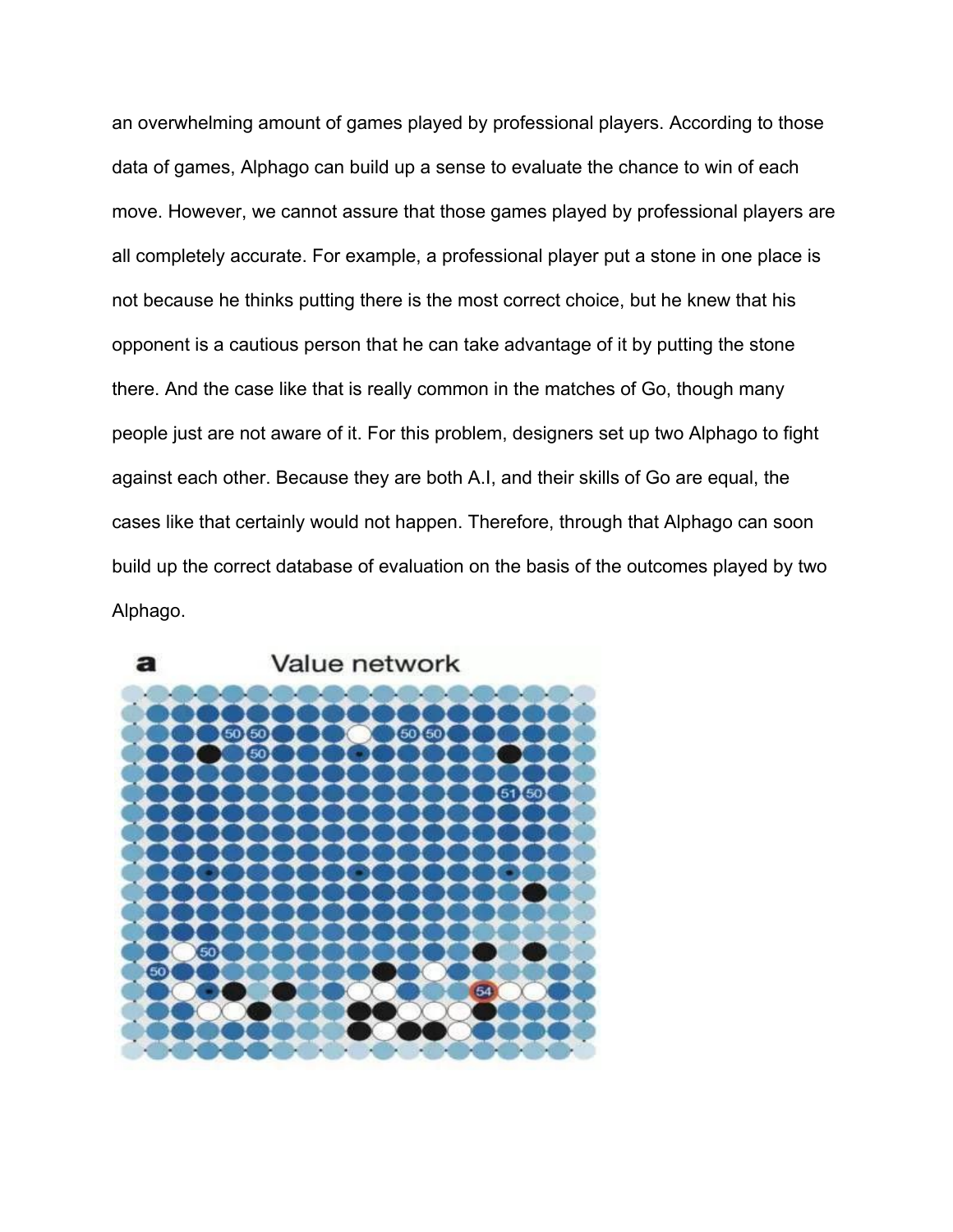#### **Putting all pieces together: Tree search**

The final step of techniques behind Alphago is the tree search, Monte Carlo tree search as the full name. As the picture shows, there are four stages within: Selection, Expansion, Evaluation, and the Backup.

- 1. Selection: Given the current state of game, select some possible moves
- 2. Expansion: According to those possible moves, expand the one that Alphago has the most chance to win.
- 3. Evaluation: There are two ways to evaluate where Alphago should put the stone: one is directly using the Value Network to predict, another is to continue expanding to predict the possibilities in the further moves. Note that here Alphago uses another smaller policy network to expand. Though its accuracy is relatively lower, it is much faster(1500 times faster from 3 ms to 2 us) . The mixing rate of the value network and the expanding designers declare is 50% by each.
- 4. Backup: After deciding the best move, Alphago then begins to predict the possible move for the opponent, and afterward starts to calculate the moves further behind.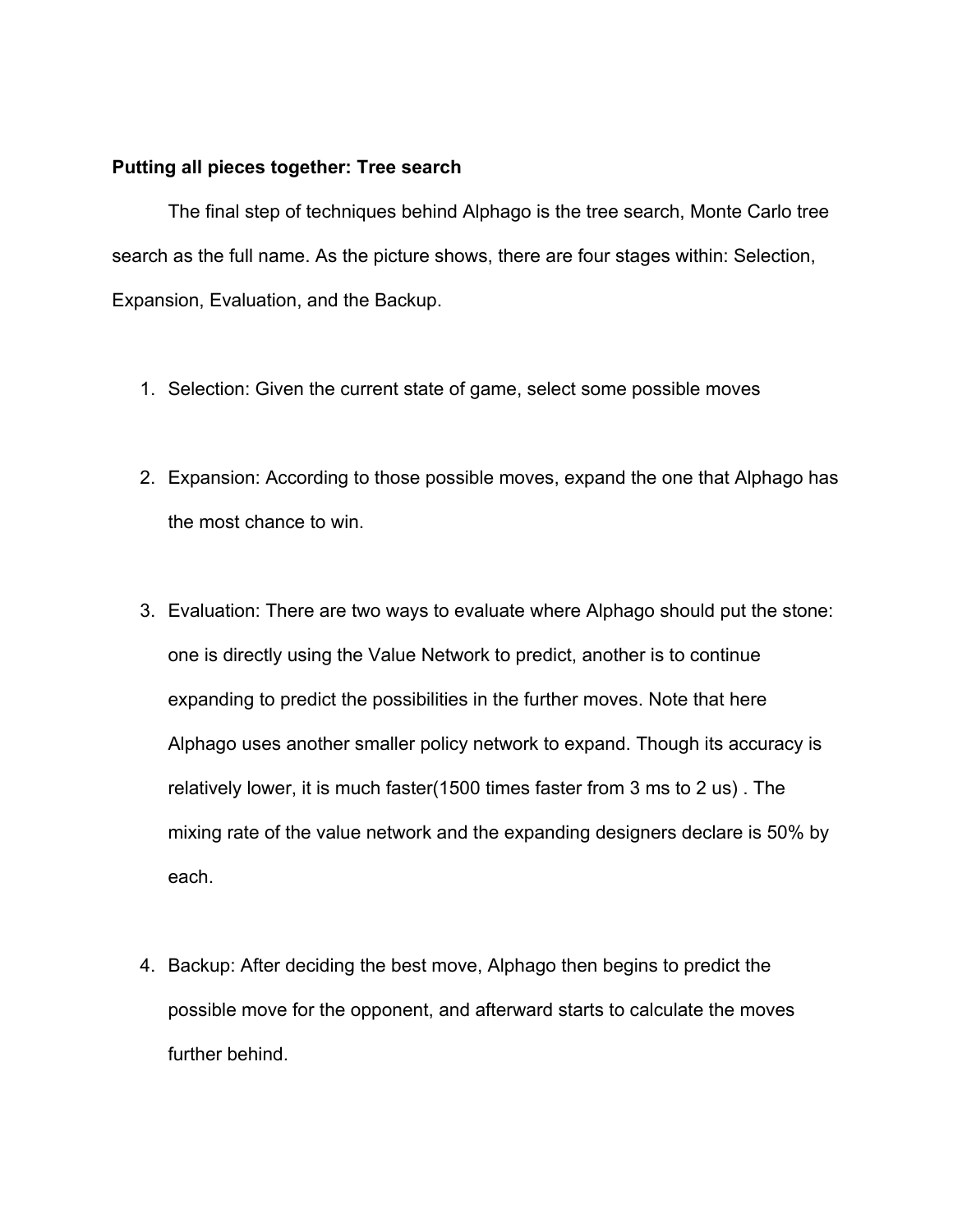

## **Conclusion**

In conclusion, even though the technique of Alphago is essentially different with Deep Blue, where techniques in Alphago is all learned by Alphago itself using the Convolutional Network and the skills for Deep Blue is all designed by human, Alphago is still not able to comprehend the tactics and beauty of Go, what it does is merely using two powerful functions to determine where it should put the stone. Therefore, although indeed the winning of Alphago in the field of Go is a landmark symbol of the brilliant development in A.I techniques, there is still a long way which requires countless people's diligent mind and assiduous working before the A.I really be advanced and developed.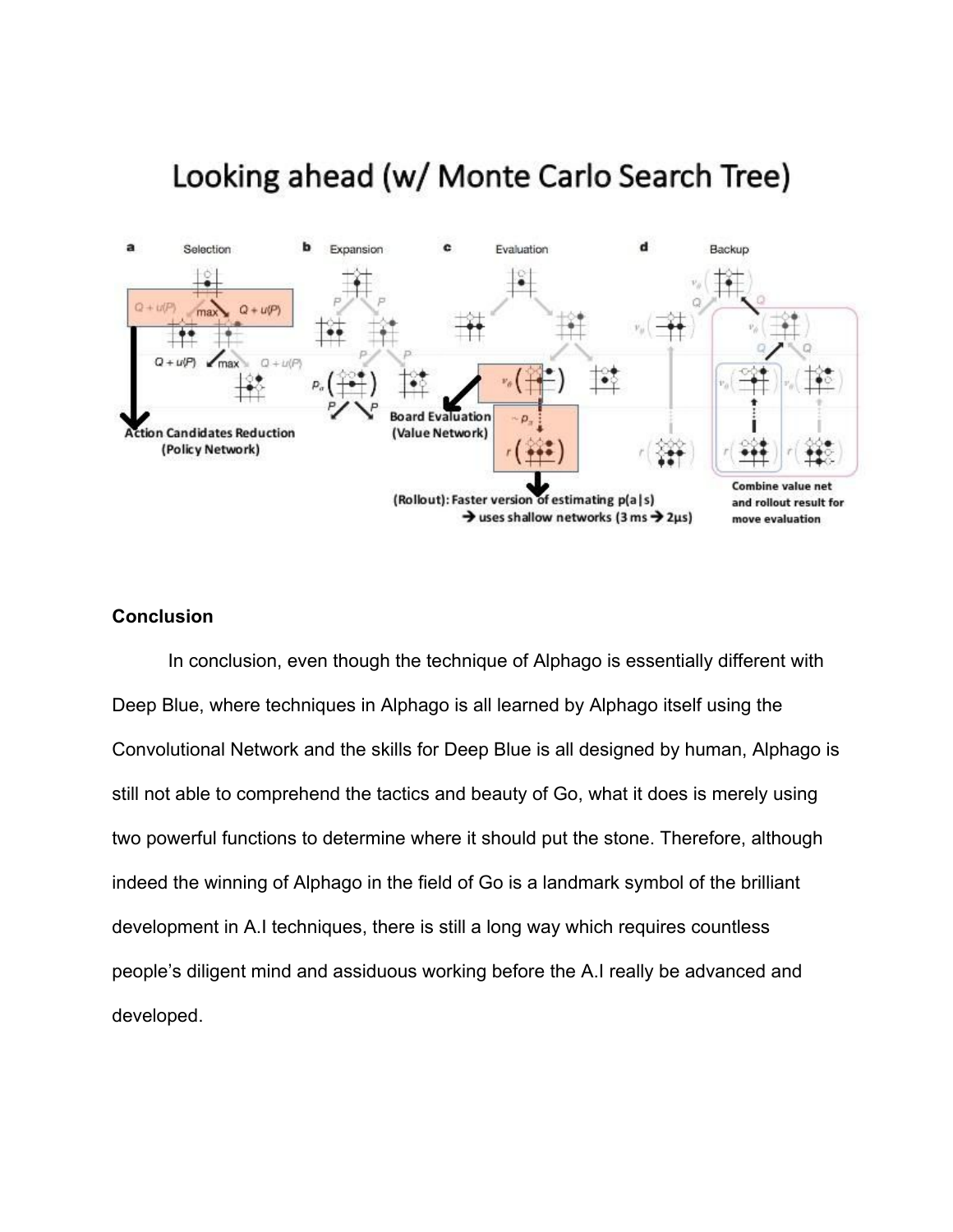# **Bibliography**

1."Google DeepMind's AlphaGo: How It Works.... : Hacker News: Newest - howlDb." Google DeepMind's AlphaGo: How It Works.... : Hacker News: Newest - howlDb. Accessed July 24, 2017. http://howldb.com/p/google-deepmind-s-alphago-how-it-works-0sffkq 2."AlphaGo." DeepMind. Accessed July 24, 2017. https://deepmind.com/research/alphago/ 3."Unsupervised learning." Wikipedia. July 13, 2017. Accessed July 24, 2017. https://en.wikipedia.org/wiki/Unsupervised\_learning 4.OpenAI. "Unsupervised Sentiment Neuron." OpenAI Blog. May 22, 2017. Accessed July 24, 2017. https://blog.openai.com/unsupervised-sentiment-neuron/. 5."How do artificial neural networks work? - Quora." Accessed July 24, 2017. https://www.bing.com/cr?IG=EFE26B3F715E4801B9F5ABCE9A3E6C47&CID=3100DA B54B0663F21073D07C4A006227&rd=1&h=JnOoqfHIarVW-7SAc\_h-Fo64ni7Rn51EJP Bzf6z35q4&v=1&r=https%3a%2f%2fwww.quora.com%2fHow-do-artificial-neural-networ ks-work&p=DevEx,5382.1 6.Artificial neural network." Wikipedia. July 20, 2017. Accessed July 24, 2017. https://en.wikipedia.org/wiki/Artificial\_neural\_network 7.Convolutional neural network." Wikipedia. July 22, 2017. Accessed July 24, 2017. https://en.wikipedia.org/wiki/Convolutional\_neural\_network. 8.Monte Carlo tree search." Wikipedia. July 04, 2017. Accessed July 24, 2017. https://en.wikipedia.org/wiki/Monte Carlo tree search